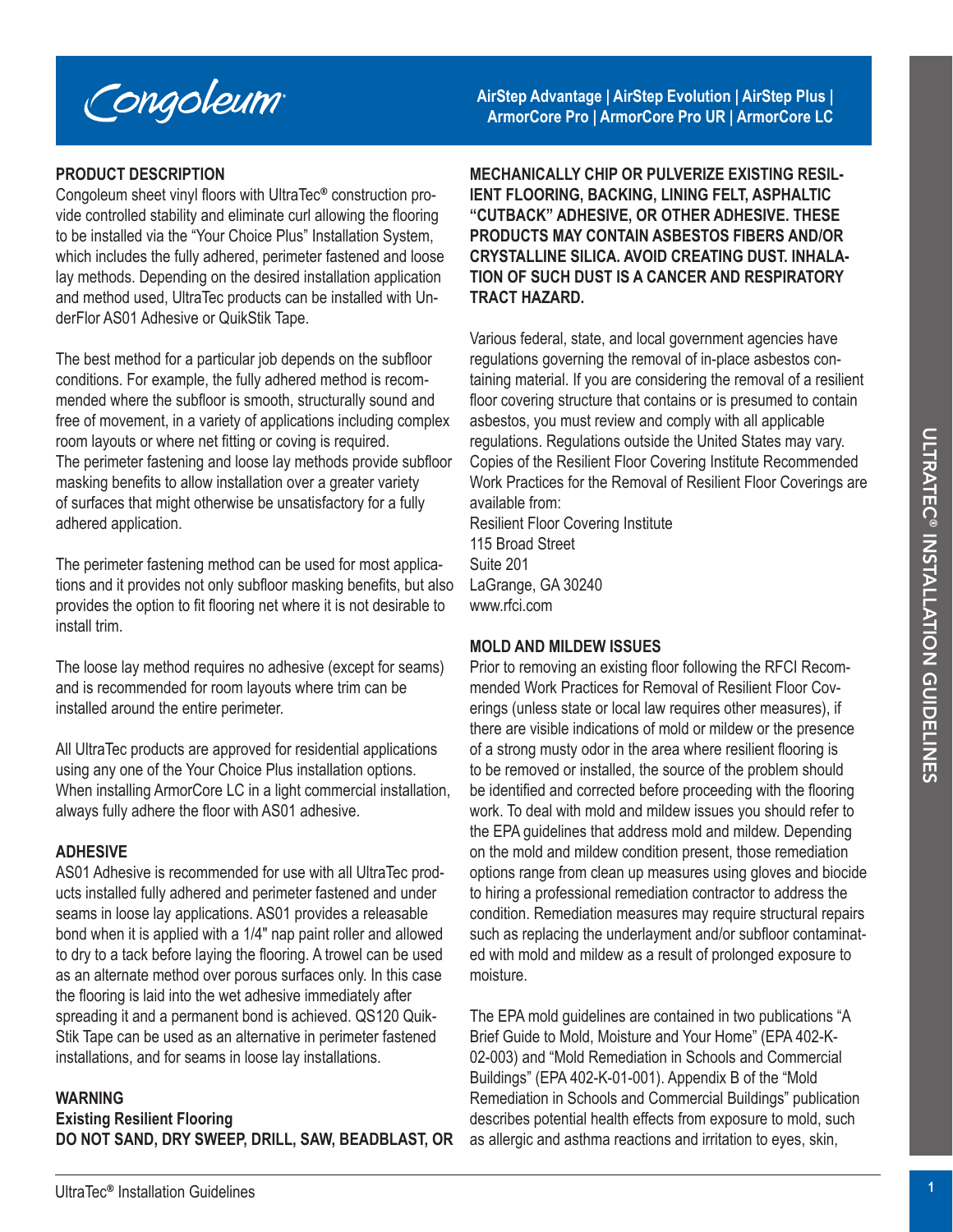



# **TOOLS AND MATERIALS**

- UnderFlor AS01 Adhesive OR QS120 QuikStik Tape
- SU106 or SU80 or SU92 Seam Sealer
- ¼″ nap paint roller (9″ wide for fully adhered, 4" wide for perimeter)
- 1/16″x 1/32″ x 1/32″ U-notched trowel (for porous substrates only)
- 100-pound, 3-section, steel roller
- Steel hand roller
- Chalk line
- 6′ Straight edge
- Sharp utility knife and replacement blades
- Tape measure
- Pencil
- Soft bristle push broom

# **PREPARING THE AREA**

- Move all furniture, appliances, and fixtures from the room.
- Remove all wood, metal or vinyl transition strips, base moldings or other restrictive molding from doorways, walls, etc.
- Undercut wood door casing where possible so that the flooring can be slid under it.

# **SUBFLOOR INFORMATION**

The existing subfloor type and condition, preparation involved, cost and replacement ease, are all important considerations when selecting the best installation method for a particular job. The chart below provides a list of common subfloors and requirements for all installation methods.



nose and throat. These publications can be located on EPA's website www.epa.gov/mold.

# **LEAD PAINT**

Installers should follow the EPA's 2008 Lead-Based Paint Renovation, Repair and Painting (RRP) Rule (as amended in 2010 and 2011). Under the rule firms performing renovation, repair and painting projects that disturb lead-based paint in homes, child care facilities, and kindergartens built before 1978 must be EPA- or state-certified and must use certified renovators who follow specific work practices to prevent lead contamination. This includes in-house maintenance staff and many types of outside contractors.

# **SAFETY PRECAUTIONS**

Safety for yourself and others on the job site is your responsibility as a professional flooring installer. Read and observe the following safety precautions.

- Keep work areas free of obstructions, such as tools or scraps, and dispose of scrap materials promptly and properly to eliminate a slip or trip hazard.
- Always use the correct lifting practices.
- Use heavy-duty extension cords and keep them in good repair.
- If using minerals spirits as suggested in this guide,
- **CAUTION: Minerals spirits is a flammable material. Read and follow cautionary instructions on the labels of these products.**
- Wear protective equipment when appropriate such as safety glasses, respirators, NIOSH-designated dust masks, kneepads, gloves, etc.

**SAFETY PRECAUTIONS**<br> **CHEMEN** for guidelined cheme on the job site is your responsion of sixed by the particular standard controls and distinct ERIAL IS (INCRED AND MATERIAL IS an application for a particular standard di Read and follow the safety precautions and warnings printed on the label of the installation accessory products being used. Obtain the appropriate Safety Data Sheets (SDS) for information that may be required for products which may contain hazardous materials. You may obtain an SDS for Congoleum products by calling or writing to your Congoleum distributor or contacting Congoleum Corporation, Installation Department, P.O. Box 3127, Mercerville, NJ 08619, or calling at 609-584-3805.

# **GENERAL INFORMATION**

- Flooring installation should be scheduled after all other trades have completed their work.
- The HVAC systems must be in operation for at least 7 days prior to flooring installation and thereafter to maintain a constant temperature.
- It is important to maintain proper temperature at the time of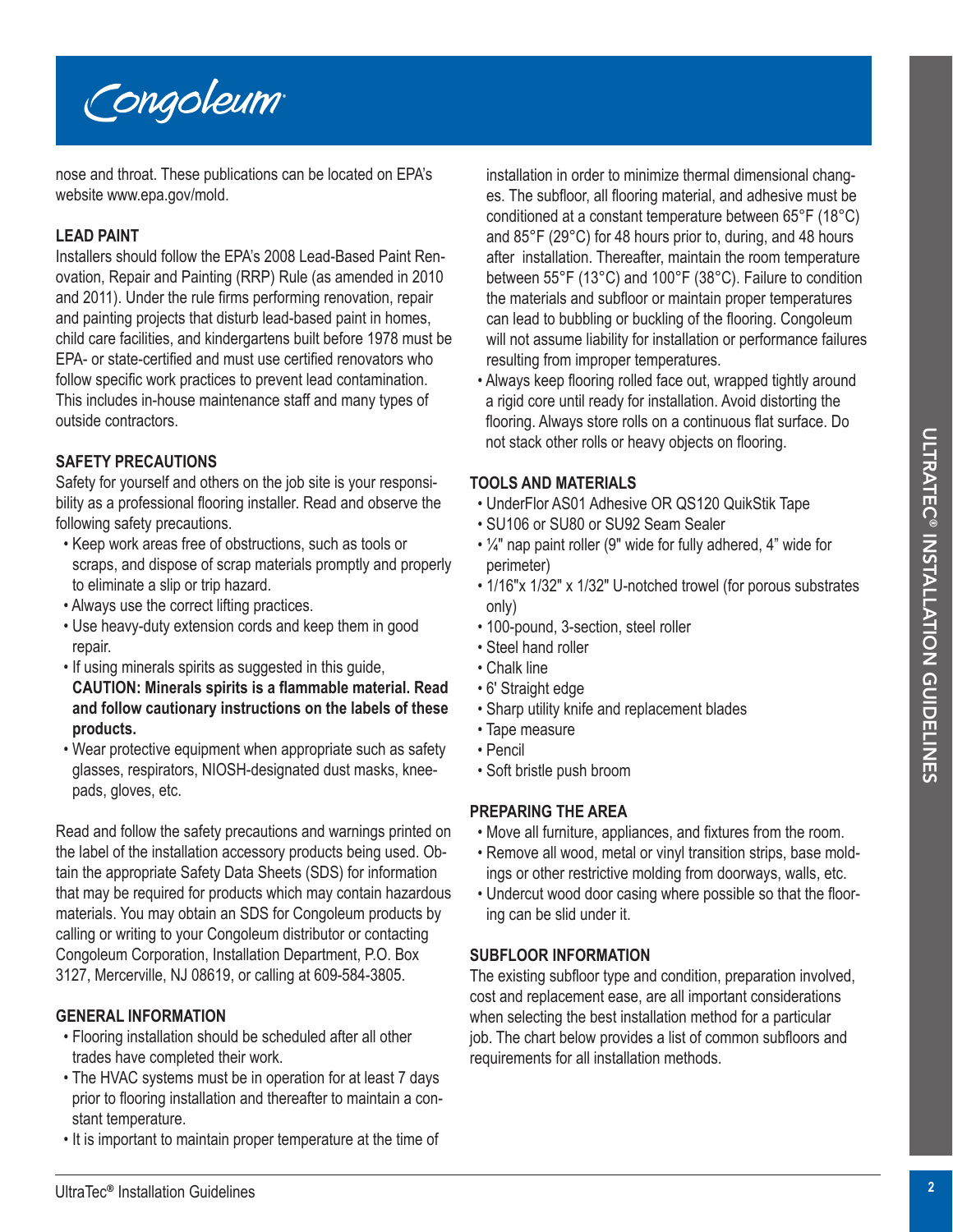

| <b>Subfloor</b><br>Construction<br><b>Materials</b> | <b>Comments</b>                                                                                                                                                                                        | <b>Fully Adhered</b>                                                      | Perimeter<br>Fastened | Loose Laid | <b>Notes</b>                                                                                                                                                                                         |
|-----------------------------------------------------|--------------------------------------------------------------------------------------------------------------------------------------------------------------------------------------------------------|---------------------------------------------------------------------------|-----------------------|------------|------------------------------------------------------------------------------------------------------------------------------------------------------------------------------------------------------|
| Wood                                                | Double layer plywood construction, minimum<br>1" thick, over joists or trusses up to 19.2"<br>(48.8 cm) on center with suitable underlay-<br>ment.                                                     | Yes                                                                       | Yes                   | Yes        | Subfloor must be<br>smooth, solid and<br>free of movement, set<br>fasteners below the<br>surface.                                                                                                    |
|                                                     | Single layer Sturd-I-Floor 23/32" (18 mm) or<br>heavier installed over joists or trusses, 16" (41<br>cm) or 19.2" (48.8 cm) OC.                                                                        | Install wood under-<br>layment                                            | Yes                   | Yes        |                                                                                                                                                                                                      |
|                                                     | Hardwood or strip wood installed over wood<br>subfloors.                                                                                                                                               | Install wood under-<br>layment                                            | Yes                   | Yes        | Double layer con-<br>struction maximum 3"<br>board width                                                                                                                                             |
|                                                     | Hardwood floors installed over concrete.                                                                                                                                                               | No                                                                        | No                    | No         | Remove hardwood<br>and prepare concrete                                                                                                                                                              |
| Underlayment                                        | APA underlayment grade plywood and other<br>wood veneer underlayments that are recom-<br>mended for resilient flooring.                                                                                | Yes                                                                       | Yes                   | Yes        | Weather damaged or<br>rough surface mate-<br>rials must be sanded<br>smooth or covered<br>with a recommended<br>underlayment. Fill<br>gaps wider than 1/32"<br>$(.8$ mm $).$                         |
|                                                     | Oriented Strand Board (OSB).                                                                                                                                                                           | Install wood under-<br>layment                                            | Yes                   | Yes        |                                                                                                                                                                                                      |
|                                                     | NPA-rated Particleboard.                                                                                                                                                                               | Install wood under-<br>lavment                                            | Yes                   | Yes        |                                                                                                                                                                                                      |
| Concrete                                            | On, above and below grade level.                                                                                                                                                                       | Yes                                                                       | Yes                   | Yes        | ASTM F1869 - MVER<br>not to exceed 5 lbs.<br>/1000 ft <sup>2</sup> /24 hrs when<br>tested with anhydrous<br>calcium chloride<br>test kits.<br>ASTM F2170-<br>Relative Humidity not<br>to exceed 80%. |
|                                                     | Radiant heat floors not to exceed 85°F<br>$(29^{\circ}C)$ .                                                                                                                                            | Yes                                                                       | Yes                   | Yes        |                                                                                                                                                                                                      |
| <b>Gypsum Topping</b>                               | Minimum 2000 (907kg) PSI compressive<br>strength.                                                                                                                                                      | No                                                                        | Yes                   | Yes        | Must be smooth, dry<br>and in sound condi-<br>tion. Repair all cracks<br>and damaged areas.<br>Seal with a sealer/                                                                                   |
| Lightweight<br>Concrete                             | Minimum 100-pound (45kg) density Minimum<br>3000 PSI (1361kg) compressive strength.                                                                                                                    | Yes                                                                       | Yes                   | Yes        | primer recommended<br>by the topping manu-<br>facturer. A bond test is<br>recommended. Do not<br>install over powdery<br>surfaces.                                                                   |
| <b>Existing Resilient Floor</b>                     | Smooth surface resilient sheet and tile<br>flooring.                                                                                                                                                   | Yes                                                                       | Yes                   | Yes        | Must be single layer of<br>flooring fully adhered<br>and in good condition.                                                                                                                          |
|                                                     | Textured surface resilient sheet and tile.                                                                                                                                                             | Prepare with Portland cement-based patching compound or new underlayment. |                       |            | Follow Recommended<br>Work Practices.                                                                                                                                                                |
|                                                     | Do not install over soft, heavy, cushioned<br>floors, floors with a cushioned backing,<br>asphalt tile or tile installed below grade level<br>or floors with ScotchGard or other non-stick<br>coating. | Remove or cover with new underlayment as appropriate.                     |                       |            |                                                                                                                                                                                                      |
|                                                     | Floors containing asbestos.                                                                                                                                                                            | No                                                                        | No                    | Yes        |                                                                                                                                                                                                      |
| <b>Radiant Heated Floors</b>                        | Must be covered with minimum 3/4" cement<br>topping. The maximum floor temperature<br>should not exceed 85°F (29°C).                                                                                   | Yes                                                                       | Yes                   | Yes        | The temperature of the<br>floor should be limited<br>to 70°F (21°C) for 48<br>hours before, during<br>and 48 hours after<br>installation.                                                            |
| Ceramic and Stone                                   | Tile must be well bonded.                                                                                                                                                                              | Yes                                                                       | Yes                   | Yes        | Grind high spots and<br>fill low areas and grout<br>joints with a Portland<br>cement-based patch-<br>ing compound.                                                                                   |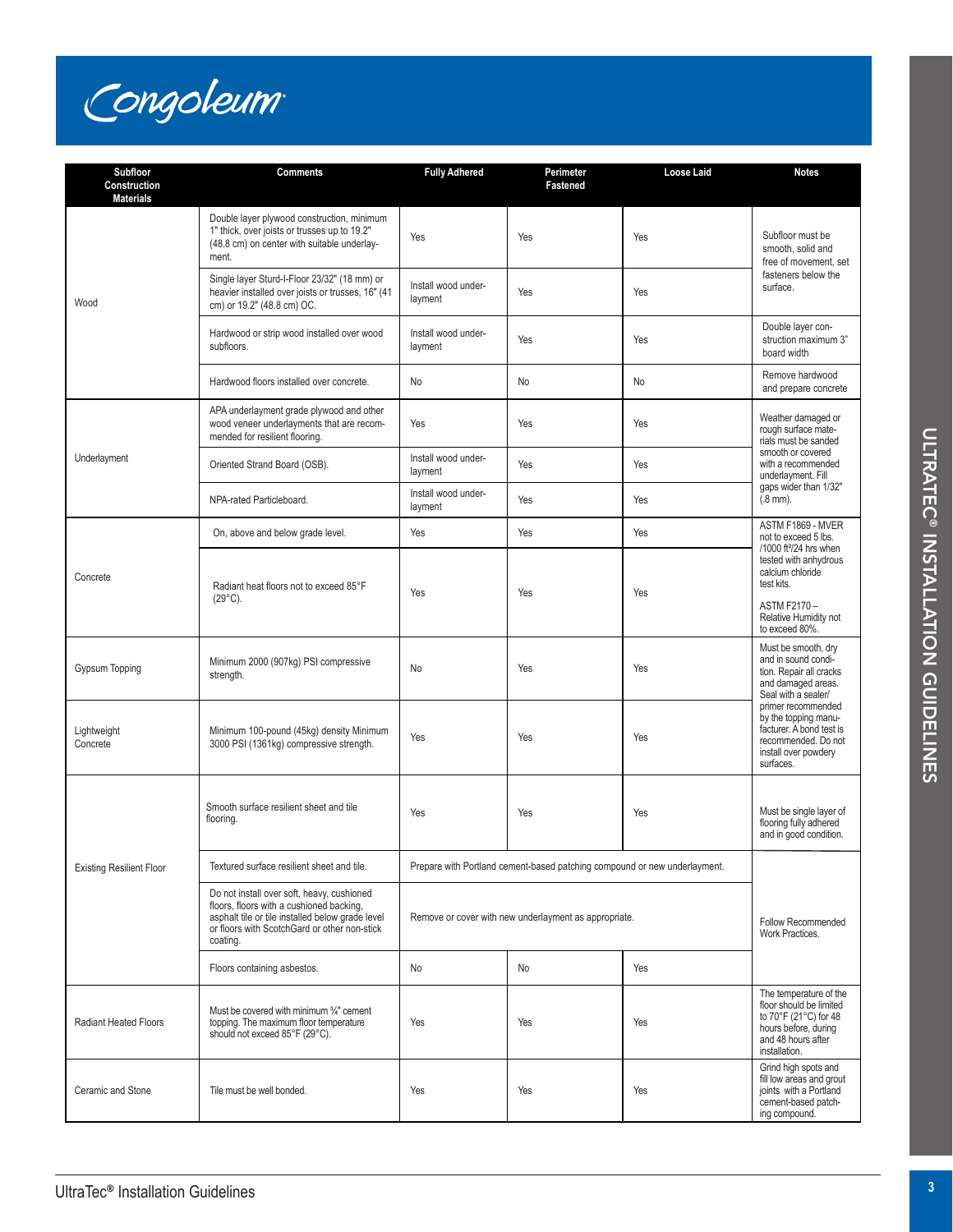

# **SUBFLOOR PREPARATION**

All subfloor surfaces must be clean, dry, smooth, and structurally sound. The surface should be free of contaminants or reagents that can interfere with adhesion or cause discoloration to the floor such as paint, wax, oil, grease, solvent, adhesive residue, curing and parting compounds, sealers and surface hardeners on floors that are to be directly bonded to the subfloor only. UltraTec products can be installed loose laid over paint, dry adhesive residue, wax, curing and parting compounds, sealers and surface hardeners.

Deviations in the flatness of the subfloor cannot exceed 1/16″ in 1′ or 3/16″ in 10′. Regardless of the installation method, all surface imperfections should be leveled with a Portland cement-based patching compound. Gypsum-based patching compounds are not recommended.

Wood floors must be structurally sound and free of movement with at least 18″ (46 cm) of well-ventilated air space below. An effective vapor barrier laid on the ground surface must be used in a crawl space. Do not install flooring over wood subfloors laid directly on concrete or over sleeper construction laid over concrete subfloors. Sand joints smooth and set fasteners 1/32″ (.8 mm) below the surface. Fill joints wider than 1/32″ (.8 mm) when bonding flooring directly to the subfloor or over  $1/8$ " (3.2) mm) on loose laid installations. Rough, weathered or damaged subfloor panels must be sanded smooth or covered with a suitable underlayment panel. Always follow underlayment manufacturer installation recommendations.

Flooring installed directly over single layer wood subfloors present a higher risk for joint telegraphing, protruding nail heads or fasteners and bottom up staining from paint overspray, spills, subfloor construction adhesive, coated fasteners or other contaminates.

Congoleum will not assume responsibility for claims related to subfloor problems regardless of the underlayment or subfloor material used.

Concrete floors must be constructed, finished and cured in accordance with the latest guidelines of the American Concrete Institute (ACI) 302 Guide for Concrete Floor and Slab Construction and ASTM F710 "Standard Practice for Preparing Concrete Floors to Receive Resilient Flooring". The concrete slab must be protected from ground moisture with an effective and intact vapor retarder. Moisture vapor emissions must not exceed 5-lbs. /1000 ft.²/24 hrs when tested with anhydrous calcium

chloride test kits in accordance with ASTM F1869 or be greater than 80% RH (relative humidity) when tested with in situ probes in accordance with ASTM F2170. Surface pH must be between 5 and 9. Level rough or uneven surfaces, cracks and control joints with a Portland cement-based patching compound. Do not install flooring over expansion joints or in areas with excessive moisture vapor emissions, known hydrostatic pressure problems or high alkali conditions exist.

Existing resilient floors must be single layer, fully adhered and well bonded over an approved subfloor. Remove all wax, floor finish or polish prior to installation. Use Portland cement-based patching compound to level embossed floors. Do not install new flooring over loose laid or perimeter fastened floors, soft or heavily cushioned floors, cushioned-backed flooring, flooring containing asbestos, self-adhered tile, tile installed below grade level, or products with ScotchGard or other non-stick coatings. Installation over existing flooring may reduce the indentation resistance of the new floor.

Adhesive residue must be completely removed on installations where flooring will be directly bonded to the subfloor. Refer to the Resilient Floor Covering Institute (RFCI) Recommended Work Practices for procedures involving adhesive removal. Do not use solvent or liquid adhesive removers to remove old adhesive residue. These products can have a damaging effect on the new floor and adhesive.

# **INSTALLATION RECOMMENDATIONS**

all surface interest time the weak that a Proferior density in each of the side of restricted in the prime the side of response the side bursted for specified in the analysis of the second for the side of moving one three Prepare the subfloor and determine the desired layout of the flooring. When using adhesive, periodically check the trowel for wear, particularly on concrete floors. Worn trowels should be replaced. The use of the correct adhesive and proper application is critical for a quality, trouble-free installation. Excessive amounts of adhesive will result in increased indentation or telegraphing. Insufficient coverage, caused by spreading too thin or using worn trowels, will prevent proper adhesion of the flooring. Pre-cut the floor covering to fit the room allowing extra length and width (generally 3″ or 7.6 cm) for fitting. When seams will be required, additional flooring must be added to match the design. Position the material in the room allowing enough flooring to fit into doorways, closets, alcoves, etc. Be certain that the design has been aligned squarely with the walls in the room.

#### **One Piece Installation** *Fully Adhered Method*

Use UnderFlor AS01 Adhesive for all fully adhered installations. Unroll the flooring using care to prevent distortions and position it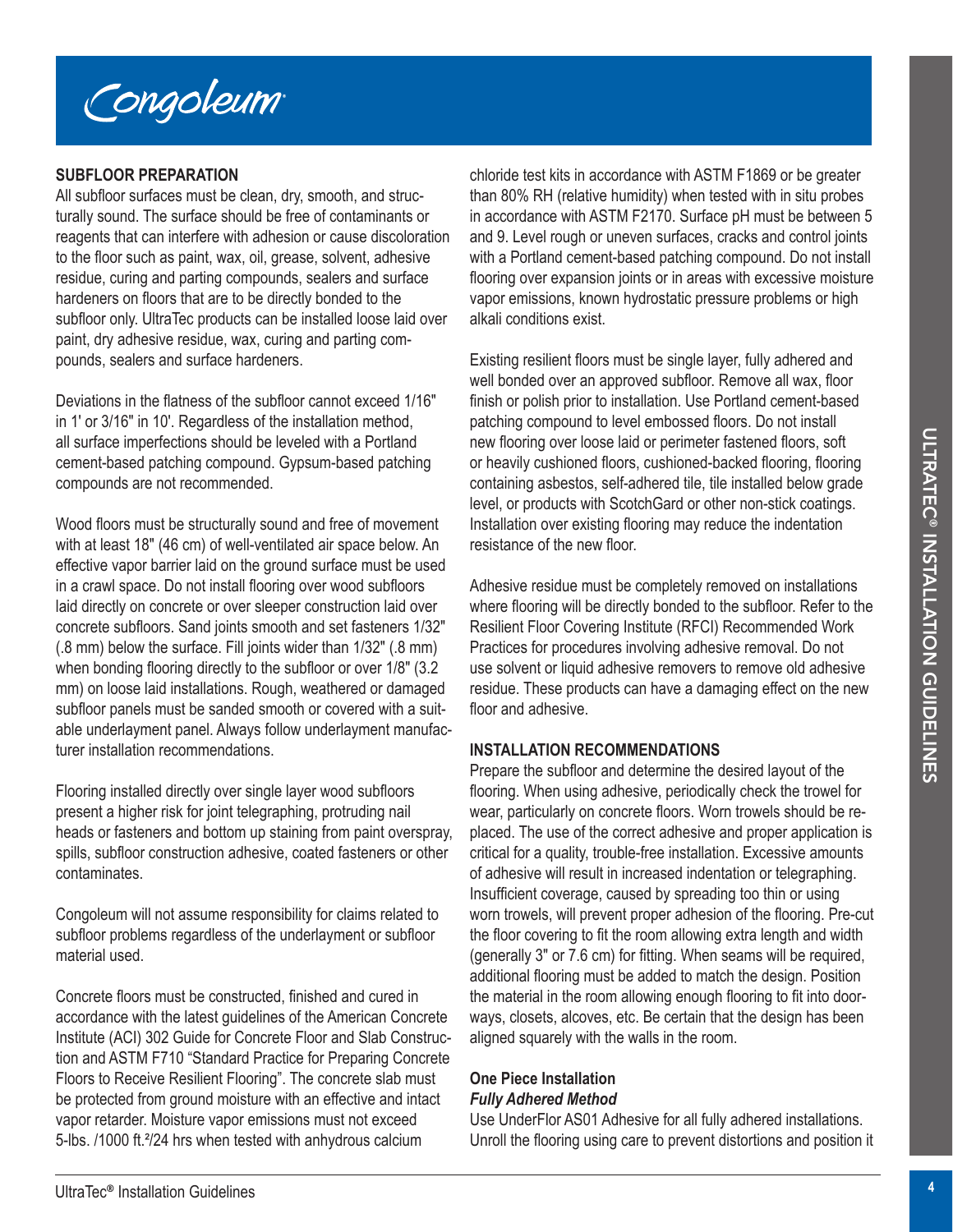

squarely in the room to achieve the best design layout.

*NOTE: In long narrow areas or in more intricate room layouts, place a string over the grout line and check to make sure the floor is straight and not bowed. Adjust the flooring to remove bow if necessary.*

Make relief cuts down to the floor/wall juncture at inside and outside corners.

Allow the flooring to relax and flatten. If necessary, use a soft bristle push broom to remove any distortions or air pockets. Cut the flooring in with a sharp utility knife where it meets the wall at all areas that will be covered with trim. In areas where the flooring will be cut net and no finished trim will be installed, leave some excess and only cut after the flooring has been set into adhesive. Do not fit the floor tight to walls or other vertical surfaces.

# **Porous and Nonporous Surfaces:**

To adhere the floor, lap or tube back one-half of the sheet using care to avoid creasing or bending it. Apply AS01 Adhesive with a 1/4″ (6.4mm) nap paint roller over the exposed subfloor and in a straight line up to the edge of the sheet. The adhesive should be applied in a light stippled pattern at a rate of 300 to 350 sq. ft.  $(27.9 \text{ m}^2 - 32.5 \text{ m}^2)$  /gallon. Allow adhesive to dry completely, about 15 to 30 minutes (will not transfer to the finger when touched) before repositioning the sheet.

# **Optional Method for Porous Surfaces Only:**

AS01 Adhesive can be applied with a 1/16″ x 1/32″ x 1/32″ (1.6mm x .8mm x .8mm) U-notched trowel in lieu of a paint roller over porous surfaces only. When this method is used, the flooring must be laid into the wet adhesive immediately after spreading it. This method provides a permanent bond.

Start in the center and carefully push the flooring back into the adhesive without lifting it, to avoid trapping air underneath. Immediately and prior to foot traffic, roll the floor in both directions with a 100 pound (45kg) three-section steel roller starting from the center and working out toward the edges. Repeat this process on the other half of the sheet.

# **Perimeter Fasten Method**

If the flooring is being installed with QuikStik Tape, apply the tape around the entire perimeter of the room prior to unrolling the flooring. DO NOT remove the release liner. Unroll flooring in the room using care to avoid distortions.

Make relief cuts down to the floor/wall juncture at inside and outside corners.

Allow the flooring to relax and flatten. If necessary use a soft bristle push broom to remove any distortions or air pockets. Cut the flooring in with a sharp utility knife where it meets the wall at all areas that will be covered with trim. In areas where the flooring will be cut net and no finished trim will be installed, leave some excess and only cut after the flooring has been set into adhesive. Do not fit the floor tight to walls or other vertical surfaces.

After fitting the floor to the room and flattening all distortions, fasten the entire perimeter with AS01 adhesive, QuikStik Tape or staples (on wood floors only). If using a combination of adhesive, staples and QuikStik tape complete the adhered areas first.

AS01 Adhesive or QuikStik Tape is required under all seams, at net fitted areas, in front of cabinet toe spaces, at fixtures and floor vents and all vertical surfaces.

# **Fastening the Perimeter with Adhesive:**

wall at line covered with home in the search with the interpertient with ASN admension could be the search and a method in the search and control interpertient with ASN admension could be the search and control interpertie To secure the perimeter with adhesive, carefully pull the edge of the flooring back one to two feet using care to avoid creasing it. Apply a 4″ (10.2 cm) band of adhesive along the perimeter using a 4″ (10.2 cm) wide x 1/4″ (6.4 mm) nap paint roller. Allow adhesive to set for 15 to 30 minutes or until tacky dry. Use a fan to accelerate drying if working in a cool or damp environment. Lay the floor into dry adhesive immediately while pushing any roll distortions or fullness out toward the perimeter. Thoroughly roll the adhered area with a steel hand roller. Repeat the process to adhere the entire perimeter.

# **Fastening the Perimeter with QuikStik Tape:**

Prior to unrolling the floor, position QuikStik Tape along the perimeter of the room, at all floor vents and vertical surfaces. Position the tape within 1/4″ from the wall at net fit areas and within 1/2″ away from the wall in areas that will be covered with trim. Do not overlap the tape or attempt to reposition it once it is laid into place. Roll the tape with a steel hand roller. Do not remove the release liner.

If using a combination of QuikStik tape and staples, complete the taped areas first. Pull back one edge of the sheet and remove the release liner leaving 12″ to 18″ covered at the ends. This will allow the adjacent sides to be turned back easily. Lay the edge back into place and continue working around the room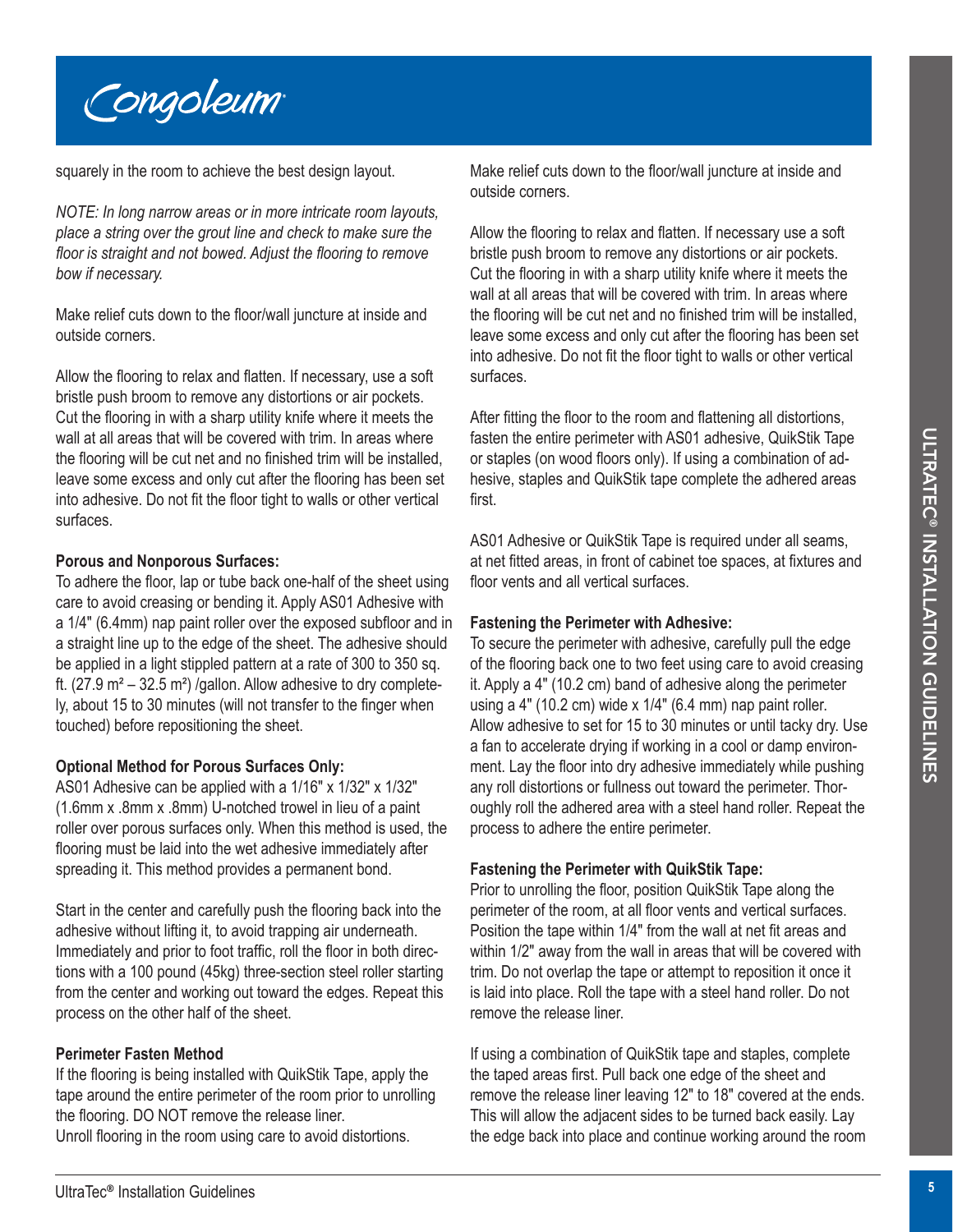

removing the release liner and pushing the flooring back into place. In more complicated room layouts it may be necessary to turn back larger sections of the floor to remove the release liner. Once the flooring is in place and all distortions are flat, roll the perimeter with a steel hand roller.

Staples can also be used in lieu of adhesive to fasten the perimeter in areas where trim will be installed on installations over wood subfloors. The minimum staple size is 1/2″ (12.7 mm) crown with a 3/8″ (9.5 mm) leg. Use the longest staple length that can be seated tightly to the floor surface. Staple every 3″ (7.6 cm) along the wall, 1/4″ (6.4 mm) away from the edge of the sheet. After the floor has been fastened, install trim to cover staples.

#### **Loose Lay Method**

Unroll the flooring using care to prevent distortions and position it squarely in the room to achieve the best design layout. Make relief cuts down to the floor/wall juncture at inside and outside corners.

Allow the flooring to relax and flatten. If necessary use a soft bristle push broom to remove any distortions or air pockets. Trim the floor allowing a 1/16″ (1.6 mm) space between the edge of the sheet and the walls and other vertical surfaces.

stayles.<br>
Lengthed the project of production and provide critical season appearance. The economy meth may not depend<br>
Livra the fluores and the term of the season of the season of the season of the season of the season of All finish trim and transition moldings must cover the edge of the flooring by at least 3/8″ (9.5 mm) and must be installed so they do not bind or restrict the flooring. Shoe molding, quarter-round and other trim should be positioned lightly on the floor and fastened to the wall, not to the subfloor. Transition moldings should be installed allowing a 1/8″ (3.2 mm) space between the edge of the sheet and the fasteners.

To prevent forced air from "pillowing" the loose laid flooring, apply duct tape to the inside of the heat duct and about 1/2″ (12.7 mm) onto the flooring, making sure that the register flange covers the tape.

# **Bathroom Installations:**

The flooring should be secured to the subfloor in front of tubs, showers or other wet areas. Place a strip of QuikStik Tape at the base of a bath tub or shower. Secure the edge of the sheet in the tape and seal it with a high quality acrylic caulking. Bathrooms that require more extensive net fitting should be installed perimeter fastened or fully adhered.

#### **Multiple Sheet Installation**

When installing two or more separate pieces of sheet vinyl flooring, it will be necessary to seam them together. All seams in Congoleum resilient sheet products must be adhered directly to the subfloor below the seam and sealed. Seam sealer fuses the wearlayer of the seamed sheets together and locks soil and water out. Place seams in the least conspicuous and least traveled area in the room a minimum of 6" (15.2 cm) away from parallel underlayment joints and seams or joints in existing sheet flooring or tile.

#### **Matching Designs**

- Each pattern has both an actual and economy design match to provide options for producing the best overall pattern and seam appearance. The economy match may not repeat exactly but it generally matches very well and it is great for fill pieces and less conspicuous areas, while an actual match may be more appropriate for a highly conspicuous area.
- Every sheet after the first to be installed must include the length of the design match to ensure that the pattern lines up correctly. Example: A 15′ x 22′ room, using a 12′ wide design that has a 54″ pattern match will need two pieces of flooring. The first piece should be 15′3″ long, and the second should be (15′ 3″ + 54″) = 19′ 9″ long.
- When estimating flooring, add 3″ (7.6 cm) to the length of the room dimension for the first sheet and 3″ (7.6 cm) plus the design match for all other sheets.
- Always install sheets in the order they were cut from the roll, starting with the first sheet.
- Do Not Reverse Sheets Seam opposite edges together.
- Take great care in aligning the pattern to obtain the best visual appearance.

#### **Seaming Procedure**

All seams must be cut using the overlap and double cut method. The straight edge and butt and recess scribe method will not produce an acceptable seam.

Install the first sheet leaving 12″ (30.5 cm) un-adhered along the entire length of the seam (fully adhered floors). Position the second sheet in the room, overlap the selvage edges and carefully match the design.

Adhere the second sheet leaving 12″ (30.5 cm) un-adhered at the seam for a total dry zone of 24″ (61 cm).

Place a 3″ (7.6 cm) wide strip of scrap flooring under the entire length of the seam.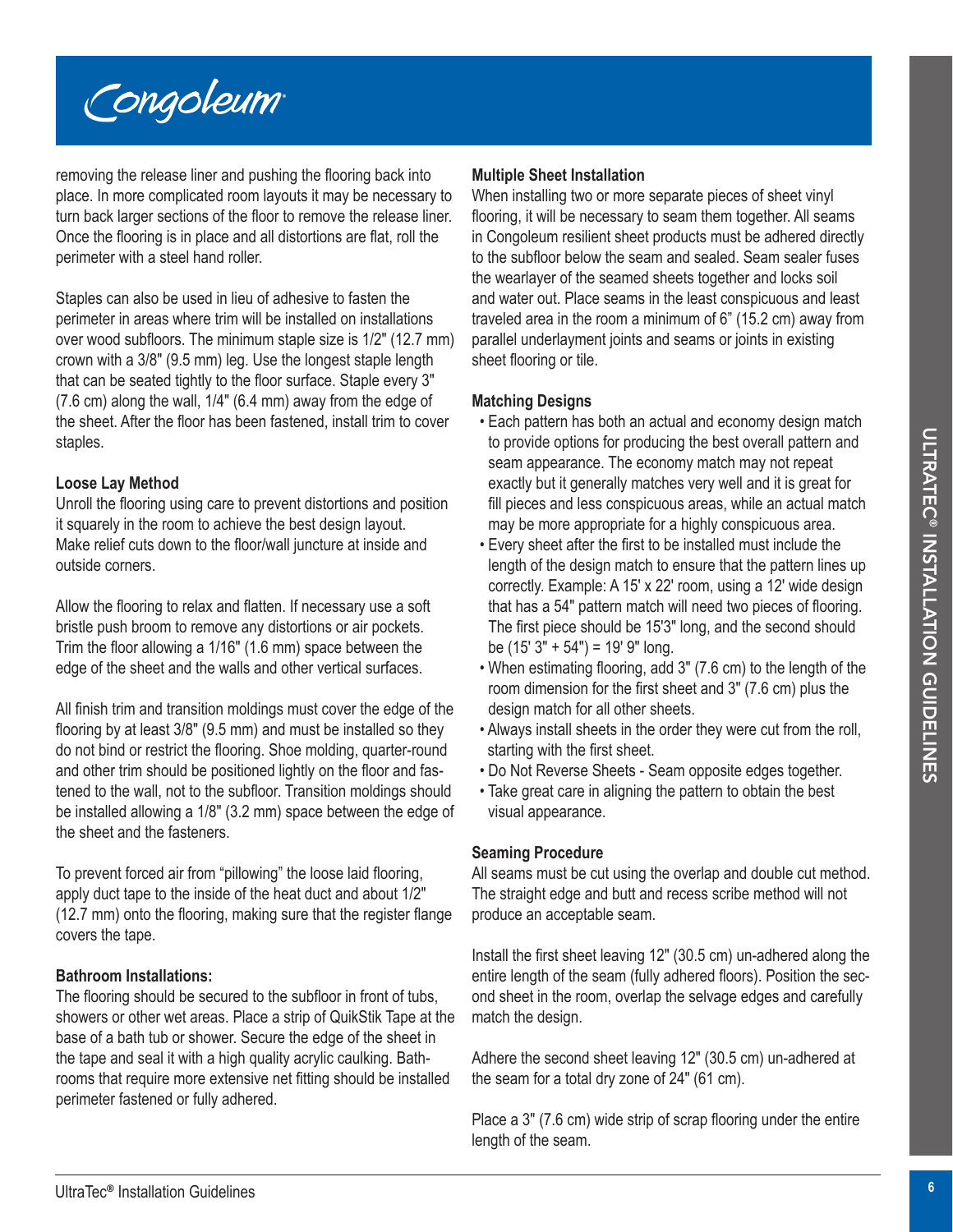

Cut the seam with a sharp utility knife along a 6' long steel straight edge. Hold the knife at a 90° angle from the floor and apply sufficient pressure to cut through both sheets in a single pass. Use caution to avoid cutting into the subfloor surface.

Cut the seam in the center of the embossed line when seaming designs with grout lines that are wider than 5/32″ (4 mm). Cut the seam up on the shoulder of the grout line in the land area when seaming designs with narrower grout lines. Remove the selvage edges and scrap piece.

Repeat this procedure for each subsequent sheet or fill piece.

# **Adhering the Seam**

#### *Fully Adhered Floors:*

**Athering the Searn of the Search and The Searn is the Constrained Monetary of the Search Constrained Turk one of the Search Constrained Turk one of the Search Constrained Turk of the Search Constrained Turk of the Search** Turn the seam edges back and apply AS01 adhesive over the entire dry zone. Adhesive can be applied with a 1/16″ x 1/32″ x 1/32″ (1.6 mm x .8 mm x .8 mm) U-notched trowel over porous surfaces in a wet set application or with a paint roller in a tacky dry application over all approved substrates. Remember to allow the adhesive to dry to a tack when using a paint roller. Flooring should be laid into the adhesive as quickly as possible after adhesive dries to a tack. Use a fan to accelerate drying if working in a cool or damp environment.

Lay the floor into the adhesive using extreme care to prevent scraping or squeezing adhesive into the seam cut. If this should occur, lift the edges of the sheet and clean any adhesive from the edge with a clean damp cloth and reposition the sheets. Roll the seam area with a 100-pound (45 kg), three-section steel roller and level the seam edges with a steel hand roller.

#### **Perimeter Fasten and Loose Lay Floors:**

Turn one seam edge back and mark the seam location on the subfloor with a pencil using care to avoid writing on the edge of the sheet.

#### **Fastening the Seam with Adhesive:**

Use a 4″ (10.2 cm) wide, 1/4″ (6.4 mm) nap paint roller to apply a 6″ (15.2 cm) band of adhesive centered over the pencil line. Allow the adhesive to set up for 15 to 30 minutes or until tacky dry. Flooring should be laid into the adhesive as quickly as possible after adhesive dries to a tack. Use a fan to accelerate drying if working in a cool or damp environment.

Lay the seam edges into the adhesive lightly and check to make sure the seam is properly aligned with no gaps. Adjust if necessary. Roll the seam with a steel hand roller to level the edges and embed the backing into the adhesive.

#### **Fastening the Seam with QuikStik Tape:**

Turn one edge of the seam back and mark the subfloor with a pencil where the seam will fall. Position a strip of QuikStik Tape centered over the pencil line and roll the tape with a steel hand roller. Remove the release liner and lay the seam edges lightly in to place to achieve a net seam. If necessary to adjust the seam, carefully lift the edge of the sheet using care to avoid damaging the backing and re-align the seam. Once the seam is in place, roll it with a steel hand roller.

#### **Sealing Seams**

Seal all seams before leaving the job using the recommended Seam Sealer. Remember to pre-treat all seams in Scotchgard and SDS finishes with the 3M® green pad included in the SU106 kit prior to applying seam sealer. Refer to the seam sealer label for detailed instructions. Keep traffic off seams for a minimum of 16 hours or until fully cured.

#### **REPAIRS**

Surface cuts and punctures are easily repaired by applying the recommended seam sealer to the damaged spot. More extensive damage can be repaired by replacing the damaged area with a patch.

Obtain a matching piece of flooring material. Cut a section of the floor slightly larger than the damaged spot. Remove complete design units when possible.

Position the replacement piece directly over the damaged area and accurately match the design.

Secure the replacement piece with tape on all sides. Use a sharp utility knife and steel straight edge to cut the seams on all sides of the repair piece.

Cut the seam in the center of a grout line or in a dark color of the floor if possible.

Hold the utility knife at a 90° angle to the floor and cut through both pieces in a single pass.

Remove the damaged area.

Install the repair piece using AS01 Adhesive or QuikStik Tape to secure the repair piece.